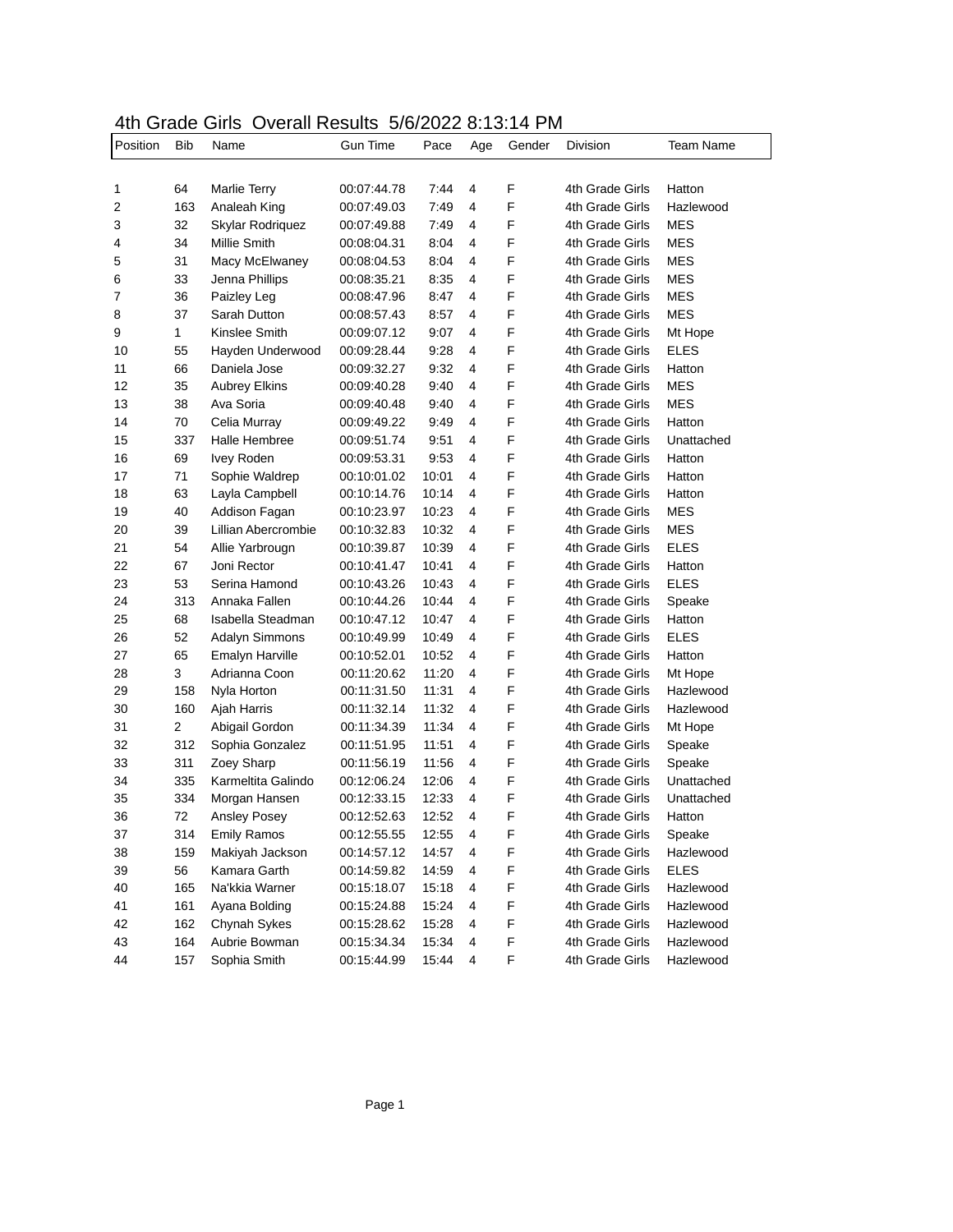## 4th Grade Girls Overall Results 5/6/2022 8:13:16 PM

| Position Bib |  | Name | <b>Gun Time</b> |  |  | Pace Age Gender Division |  | Team Name |
|--------------|--|------|-----------------|--|--|--------------------------|--|-----------|
|--------------|--|------|-----------------|--|--|--------------------------|--|-----------|